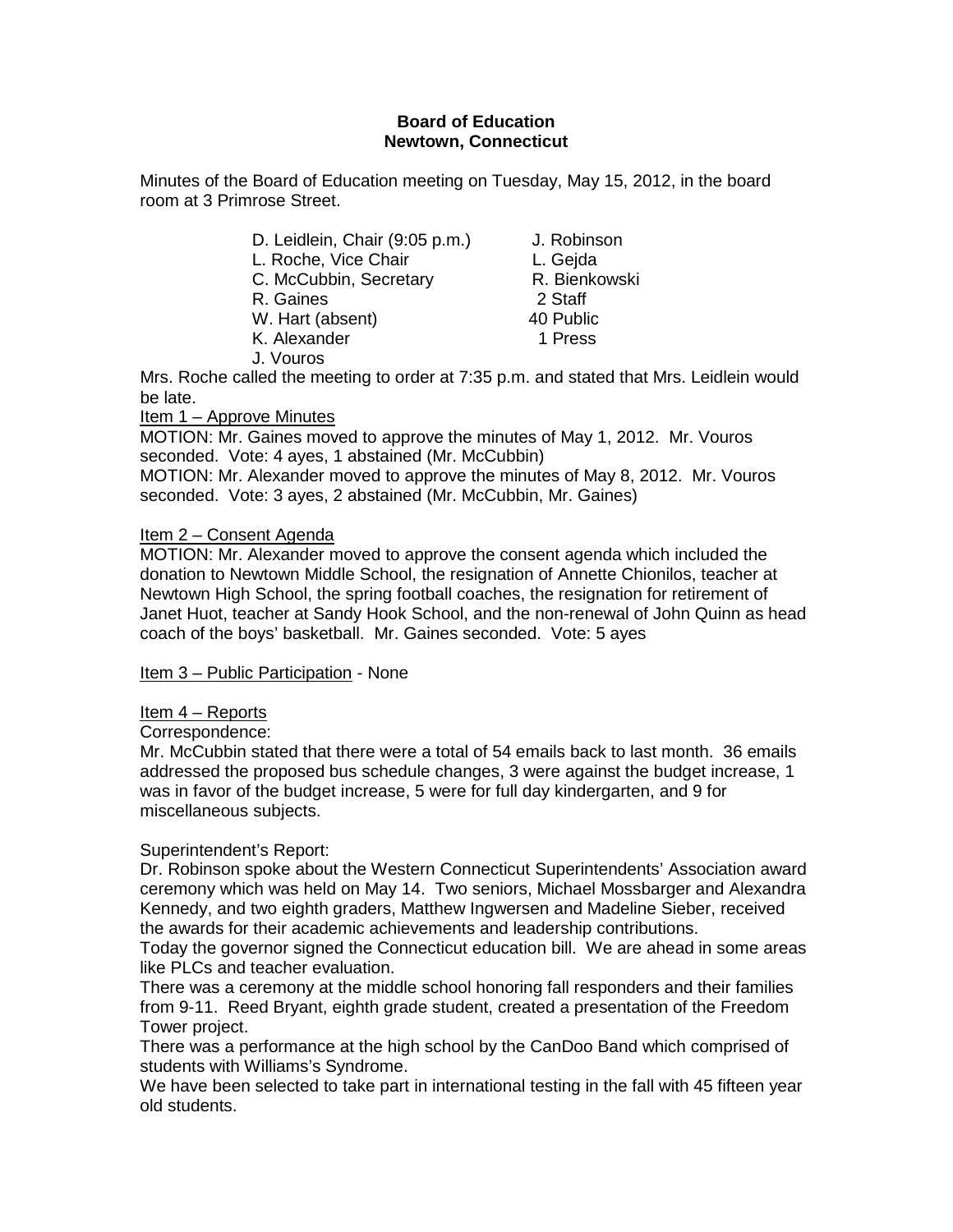#### Board of Education **-2-** Figure 2. The May 15, 2012

Item 6 - New Business First Read of Policies 9212 through 9400:

The Board went over policies 9212 through 9400 for the first read.

### Item 4 – Reports (continued)

Financial Report and Transfers:

Mr. Bienkowski went over the financial report which showed the projected balance decrease of \$63,000. We've spend \$6.2M since March which includes our final selfinsurance payment of \$1.5M. The excess cost grant amount will be \$37,153 less than our prior estimate. He also spoke about moving ahead with projects before the end of the year. The Board can request that the Board of Finance create a non-lapsing account for the deposit of unexpended education funds. There is an emergency replacement needed for the high school UPS system for \$40,000.

MOTION: Mr. Alexander moved to approve the financial report and transfers for the month ending April 30, 2012. Mr. Gaines seconded.

Mr. McCubbin asked if the check registers could be put on the web site.

Dr. Robinson would see if that was possible as space can be an issue. Vote: 5 ayes

Mr. Bienkowski spoke about an energy savings plan from CL & P which is a conservation fund initiative. They conducted a review of electrical components for each elementary school and found we could save approximately \$32,000 and our energy costs would go down immediately once we start anticipated projects at these schools.

### Item 5 – Old Business

### Nurse Positions:

Dr. Robinson said the Board only needs to approve the nurse for Head O'Meadow School as the other position was approved in the budget. We contract through an agency for \$45.00 per hour. We would see a \$10,000 savings plus have our own nurse. MOTION: Mr. Gaines moved to approve hiring a school nurse to fill the Head O'Meadow IEP requirement. Mr. Alexander seconded. Vote: 5 ayes

### Copier Contract:

Mr. Bienkowski went over the comparison material from the two copier companies. Mr. Vouros was concerned about copier breakdowns in the schools.

Mr. Bienkowski said we have had a new machine for three or four months in the middle school with no breakdowns. It's up to us to be sure the staff is trained to operate the machines. We will also get loaners when needed.

Mrs. Roche suggested a complaint system be in each school with concerns passed along to Dr. Robinson.

Dr. Robinson stated that problems should be directed to Barbara Bozeman in the business office so we can keep track of complaints. Dr. Robinson said she would set up a communication for copier complaints and keep track because that was not something that was being funneled to us.

Ms. Roche asked once the copier complaint system is set up if Dr. Robinson can share it with the board. Dr. Robinson replied absolutely.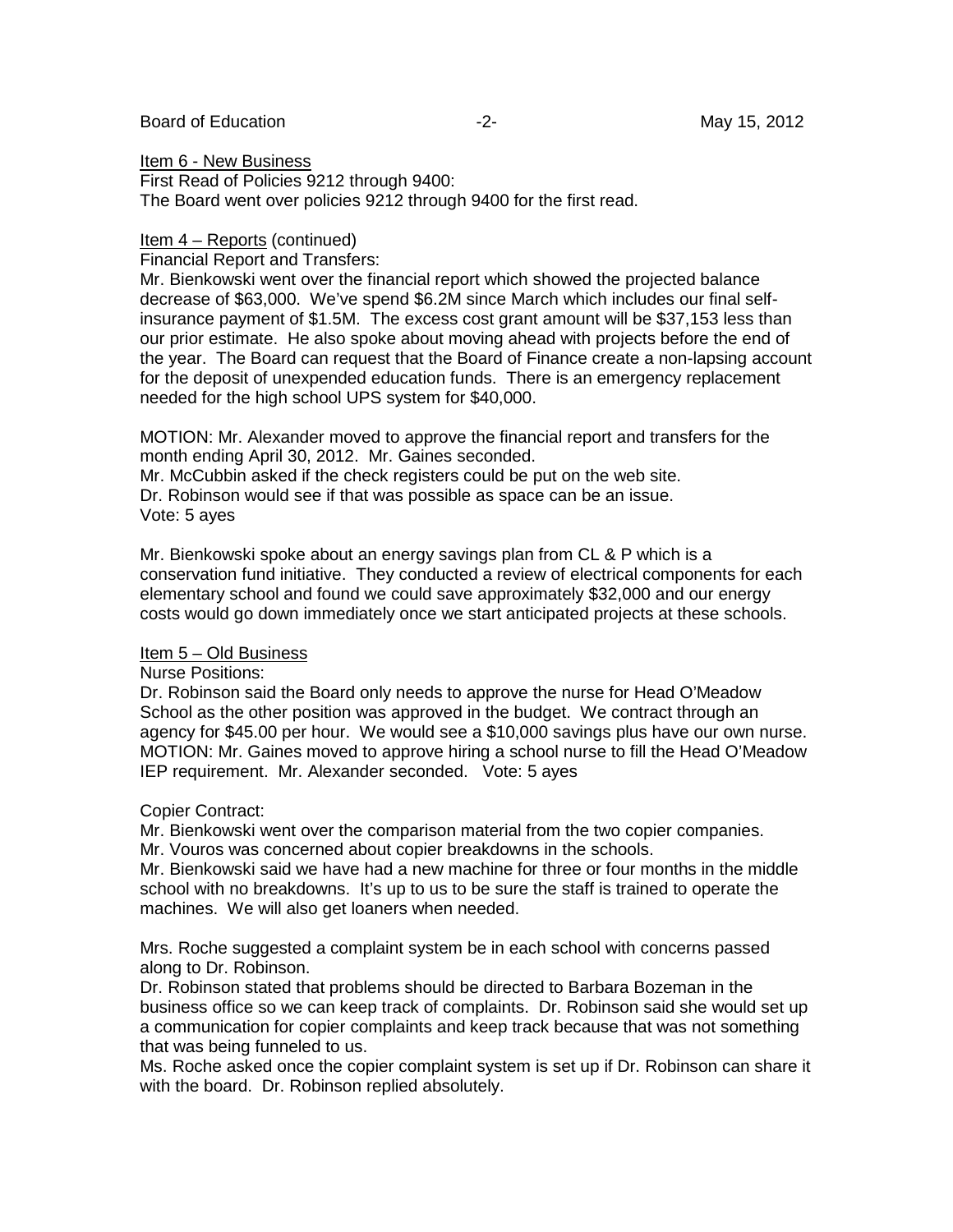Board of Education **-3-** Figure -3- All the May 15, 2012

Current Expenditure Balance Disposition:

MOTION: Mr. Gaines moved that the Board of Education authorize the expenditure of projected year-end balance funds from the 2011-12 fiscal year to be spent in priority order listed for Building & Site maintenance projects and technology. These expenditures shall be within the actual remaining balance, estimated in March to be \$222,000. The Board will be updated on the actual disposition of funds at each subsequent Board of Education meeting. The funds will be expended equally to the extent possible between the two departments. Mr. Alexander seconded. Vote: 5 ayes

Mr. Bienkowski said this amount has been reduced by \$40,000 for replacing the UPS system at the high school. The next priorities would be the licensing at the middle school, refinishing the gym floor at the middle school, and replacing desktops at the middle school teacher stations. He could begin arranging for these in the next week.

Mrs. Roche was concerned about passing this since the budget failed again and thought it better to wait until we know the final budget.

Mr. Gaines said regardless of the budget these are this year's funds. We shouldn't wait for important things like the technology licensing.

Vote: 5 ayes

#### Item 6 – New Business (continued)

MOTION: Mr. Gaines moved that the Board of Education award the five-year Athletic and Filed Trip Contract to All Star Transportation based on the trip prices included in its bid dated May 9, 2012. Mr. Alexander seconded.

Mr. Bienkowski said this contract takes us below the current rate over the next five years and is a good deal for taxpayers. All Star will provide air conditioned buses with luggage storage.

Mr. McCubbin asked how many companies we submitted this to.

Mr. Bienkowski said Fran McCutcheon Transportation got a copy of the specs. He met with her but she didn't indicate whether she was going to bid. MTM had copies also but did not inquire about the contract.

Vote: 5 ayes

### Item 7 – Public Participation

Joe DeVellis, 44 Key Rock Road, has two sons in the high school and two that graduated. He was following up on the bullying issue which Board said they would investigate. He questioned why bullying was removed from the last meeting. This Board and the Superintendent need to address this issue. Show that you have zero tolerance when it comes to bullying.

Griselle Santos, 13 Shut Road, is waiting to hear what will be done regarding the bullying issue. She received a letter from Dr. Robinson the week of spring break that confirmed her son was bullied. She wants to help resolve her son's problems. The community needs to get together so changes are made.

Mike Troy, Yogananda Street, is Vice President of Oce North America. He thanked the Board for their continued business. They will deal with service issues and support us going forward in dealing with issues mentioned tonight.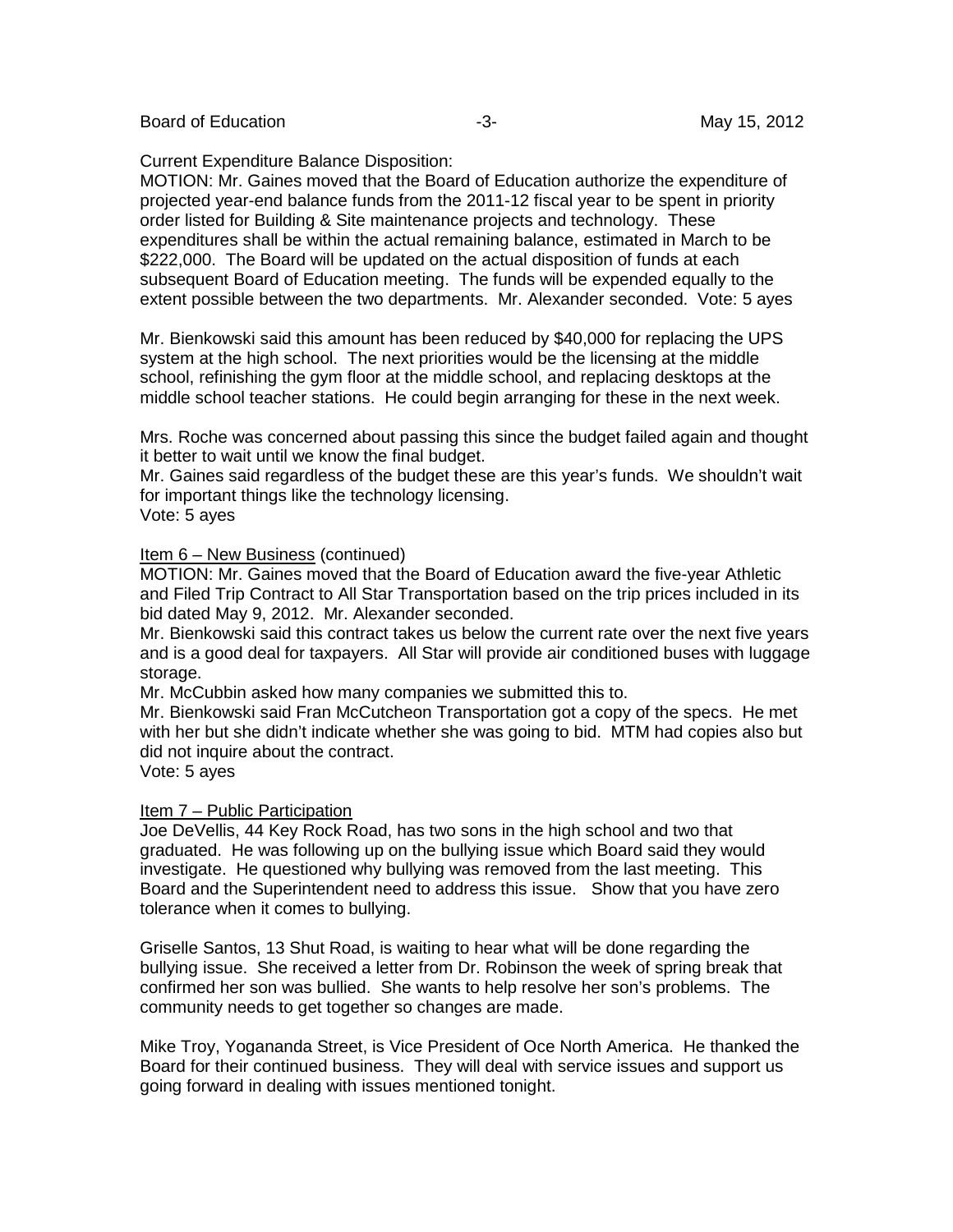Board of Education **Contract Contract Contract Contract Contract Contract Contract Contract Contract Contract Contract Contract Contract Contract Contract Contract Contract Contract Contract Contract Contract Contract Cont** 

Trace Fiori, 19 Taunton Lake Drive, works at the middle school as an EA. We have all been trained under the Safe School Climate policy but we aren't telling the children what this policy is. She urged that there is some education for the students.

MOTION: Mr. Alexander moved to adjourn. Mr. Gaines seconded. Vote: 6 ayes

Item 8 – Adjournment The meeting adjourned at 9:18 p.m.

Respectfully submitted:

Cody McCubbin **Secretary** 

\_\_\_\_\_\_\_\_\_\_\_\_\_\_\_\_\_\_\_\_\_\_\_\_\_\_\_\_\_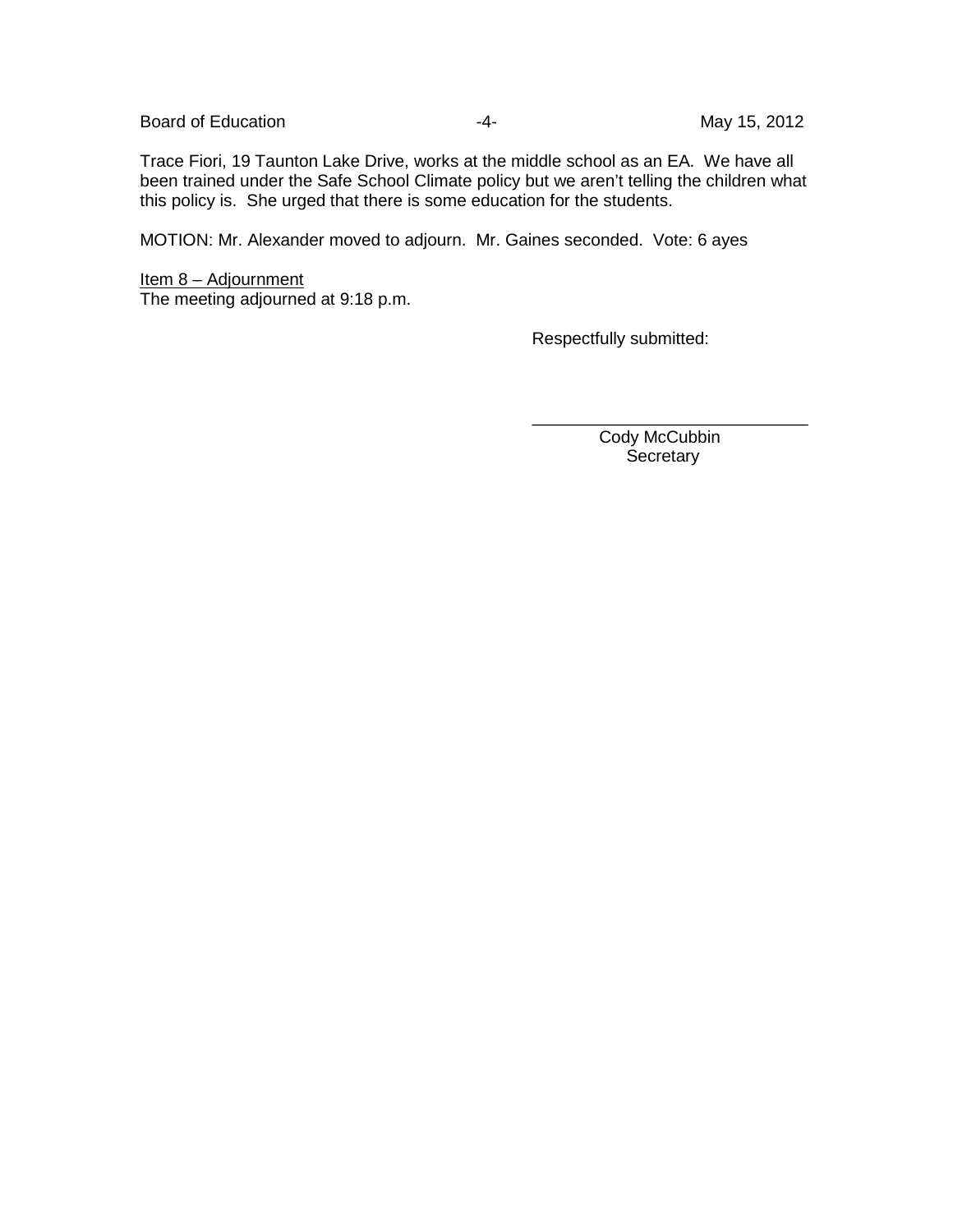# **NEWTOWN PUBLIC SCHOOLS BUSINESS OFFICE 3 PRIMROSE STREET** NEWTOWN, CT 06470

## **MEMORANDUM**

DATE: April 27, 2012

TO: The Board of Education

Ron Bienkowski, Director of Business FROM:

**SUBJECT:** Year-End Expenditure Balance

At the last Board meeting I indicated that we needed guidance on how we should plan on using any remaining balances from this fiscal year for the benefit of education.

I had suggested spending on plant maintenance projects and technology and I was directed to present priorities for the Board's consideration.

Attached is the project list, with priorities assigned, that was cut from next year's budget. Following that is a technology recommendation.

Any selected items will need lead time to plan so it is appropriate to make decisions now.

 $RB:bb$ Attachments

Copy: Janet Robinson, Superintendent of Schools Gino Faiella, Director of Facilities Carmella Amodeo, Director of Technology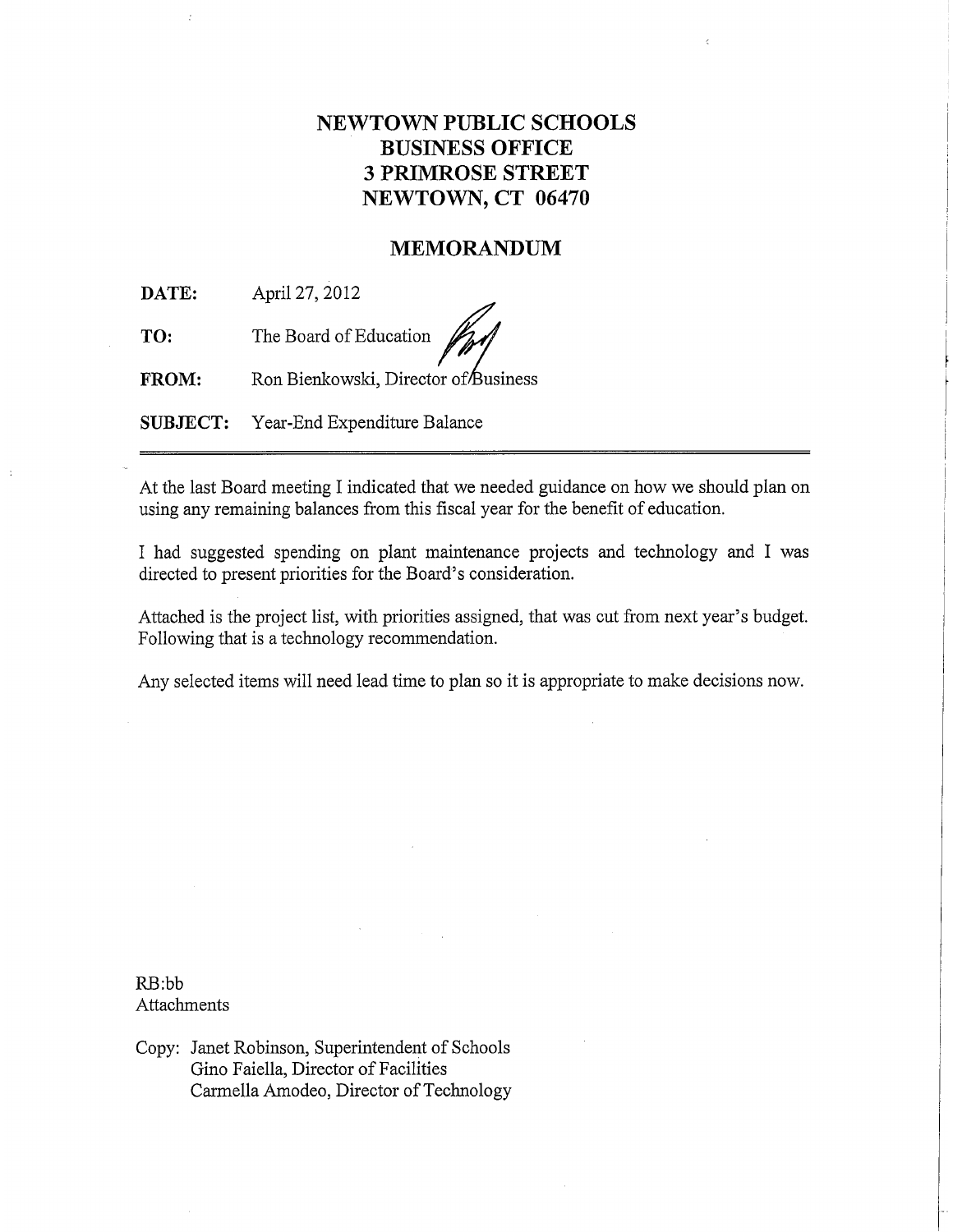#### NEWTOWN PUBLIC SCHOOLS NEWTOWN, CONNECTICUT

 $\alpha$  ,  $\alpha$  ,  $\beta$ 

#### PLANT OPERATIONS & MAINTENANCE

#### $\it SELECTED\,DETALS$

#### 450 - BUILDING & SITE MAINTENANCE PROJECTS

|              | <b>HAWLEY SCHOOL</b>                                                                        |         | 27,500 TOTAL 450 - BUILDING & SITE MAINTENANCE<br>PROJECTS FOR 2012-13                       |                            |
|--------------|---------------------------------------------------------------------------------------------|---------|----------------------------------------------------------------------------------------------|----------------------------|
| $\mathbf{2}$ | REPLACE STAIR B MULTIPURPOSE ROOM EGRESS                                                    | 25,000  |                                                                                              |                            |
|              | INSTALL SECURITY COVERS AT FIRE PULL STATIONS                                               | 2,500   | <b>HAWLEY SCHOOL</b><br><b>SANDY HOOK SCHOOL</b>                                             | 27,500<br>80,000           |
|              | <b>SANDY HOOK SCHOOL</b>                                                                    | 80,000  | <b>MIDDLE GATE SCHOOL</b><br><b>HEAD O' MEADOW SCHOOL</b><br><b>REED INTERMEDIATE SCHOOL</b> | 35,000<br>50,000<br>25,000 |
| 9            | REPAINT ALL INTERNAL STEEL DOORS & FRAMES                                                   | 28,000  | NEWTOWN MIDDLE SCHOOL                                                                        | 219,000                    |
| 12           | ELECTRICAL UPGRADE AND UPS TO SUPPORT PHONE SYSTEM                                          | 22,000  | <b>NEWTOWN HIGH SCHOOL</b>                                                                   | 158,000                    |
|              | CARPET/FLOORING REPLACEMENT PROGRAM                                                         | 20,000  | <b>SYSTEM WIDE</b>                                                                           | $\mathbf{o}$               |
| 10           | REPLACE CABINETS & COUNTERS IN CLASSROOMS - PHASE I                                         | 10,000  |                                                                                              |                            |
|              |                                                                                             |         | TOTAL ALL LOCATIONS                                                                          | 594,500                    |
|              | <b>MIDDLE GATE SCHOOL</b>                                                                   | 35,000  |                                                                                              |                            |
|              |                                                                                             |         | Board Cut                                                                                    | (498,000)                  |
|              | CARPET/FLOORING REPLACEMENT PROGRAM<br>REPLACE CEILINGS IN MAIN OFFICE, LIBRARY & REAR HALL | 20,000  | Remaining 12-13                                                                              | 96,500                     |
|              |                                                                                             | 15,000  |                                                                                              |                            |
|              | <b>HEAD O' MEADOW SCHOOL</b>                                                                | 50,000  |                                                                                              |                            |
|              | 8 REPAINT EXTERIOR DOORS, FRAMES, WINDOW FRAMES                                             | 20,000  |                                                                                              |                            |
|              | INSTALL ACCESS TO REAR BUILDING - STONE DRIVE                                               | 15,000  |                                                                                              |                            |
| 6            | REPLACE SIDEWALKS AT FRONT ISLAND                                                           | 15,000  |                                                                                              |                            |
|              |                                                                                             |         |                                                                                              |                            |
|              | REED INTERMEDIATE SCHOOL                                                                    | 25,000  |                                                                                              |                            |
|              | REPAINT LOWER LEVEL LOCKERS                                                                 | 25,000  |                                                                                              |                            |
|              |                                                                                             |         |                                                                                              |                            |
|              | <b>NEWTOWN MIDDLE SCHOOL</b>                                                                | 219,000 |                                                                                              |                            |
|              | PAVE FRONT PARKING LOT/REAR ACCESS ROAD                                                     | 110,000 | 96,500 2012-13 Budgeted remaining                                                            |                            |
|              | CARPET/FLOORING REPLACEMENT PROGRAM                                                         | 30,000  |                                                                                              |                            |
|              | REPLACE CONCRETE STAIRS AT C WING                                                           | 30,000  |                                                                                              |                            |
|              | UPGRADE BATHROOMS IN WING A, 2ND FLOOR                                                      | 25,000  |                                                                                              |                            |
| 1            | <b>STRIP &amp; REFINISH A GYM FLOOR TO BLEND REPAIR</b>                                     | 14,000  |                                                                                              |                            |
|              | INSTALL SOUND SYSTEM IN AUDITORIUM                                                          | 10,000  |                                                                                              |                            |
|              | <b>NEWTOWN HIGH SCHOOL</b>                                                                  | 158,000 |                                                                                              |                            |
|              | VISITOR BLEACHERS - FINAL PHASE                                                             | 45,000  |                                                                                              |                            |
|              | 11   UPGRADE SOUND SYSTEM FOR AUDITORIUM - PHASE I                                          | 45,000  |                                                                                              |                            |
| 4            | REPLACE EXISTING UPS FOR DATA CENTER - CRITICAL SYSTEM                                      | 38,000  |                                                                                              |                            |
| 5            | CONNECT CULINARY REFRIGERATION TO GENERATOR                                                 | 30,000  |                                                                                              |                            |
|              | <b>SYSTEM WIDE</b>                                                                          | o       |                                                                                              |                            |
|              | <b>TOTAL</b>                                                                                | 302,000 |                                                                                              |                            |
|              |                                                                                             |         |                                                                                              |                            |

 $\mathcal{A}^{\mathcal{A}}$